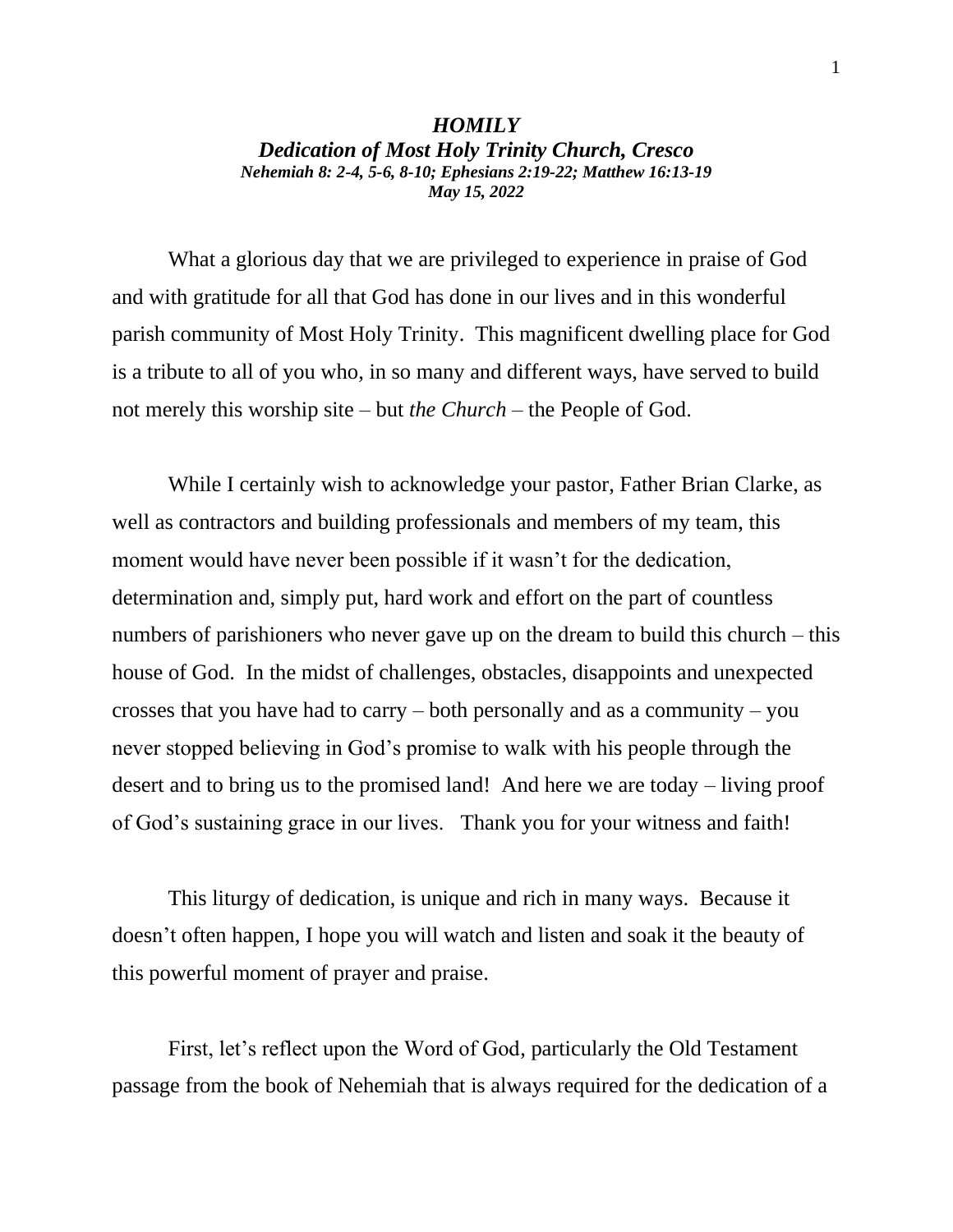Church. In so many respects, it's a passage that is foundational to what this day and this moment in the life of your parish is all about.

Ezra the priest gathered the people of Israel together and proclaimed the Word of God. But that gathering was not just an ordinary moment in which the people joined together in worship and praise. It was the first time that the people of Israel had come together after almost 50 years of the Babylonia exile – an exile that began with the destruction of their lives and the eventual destruction of the magnificent temple to God built by King Solomon.

Finally, after a half century of suffering, the people of Israel were allowed to return to their homes. And Ezra reminded them through his proclamation of the Torah that while the temple had been destroyed, God was always in the midst of his people bringing them back to life! … And God has always been with you, preparing you for this day.

Indeed, that moment reminded the people of Israel that for so much of their history, Yahweh – God – didn't dwell apart from his people in a house made of gold and silver and precious stones. No – he dwelt in a tent in the midst of his people. He was one with them – supporting and sustaining them – and forming them into a people unique unto himself.

Look at yourselves, my friends. Look at the journey that brought you from three distinct communities – Saint Mary of the Mount, Saint Ann and Saint Bernadette – and countless other parishes to this great day and this sacred space. ... Many of you have said to me today and in recent months, "Finally, our dream of a church is realized." And it has been realized and it's beautiful to behold, isn't it?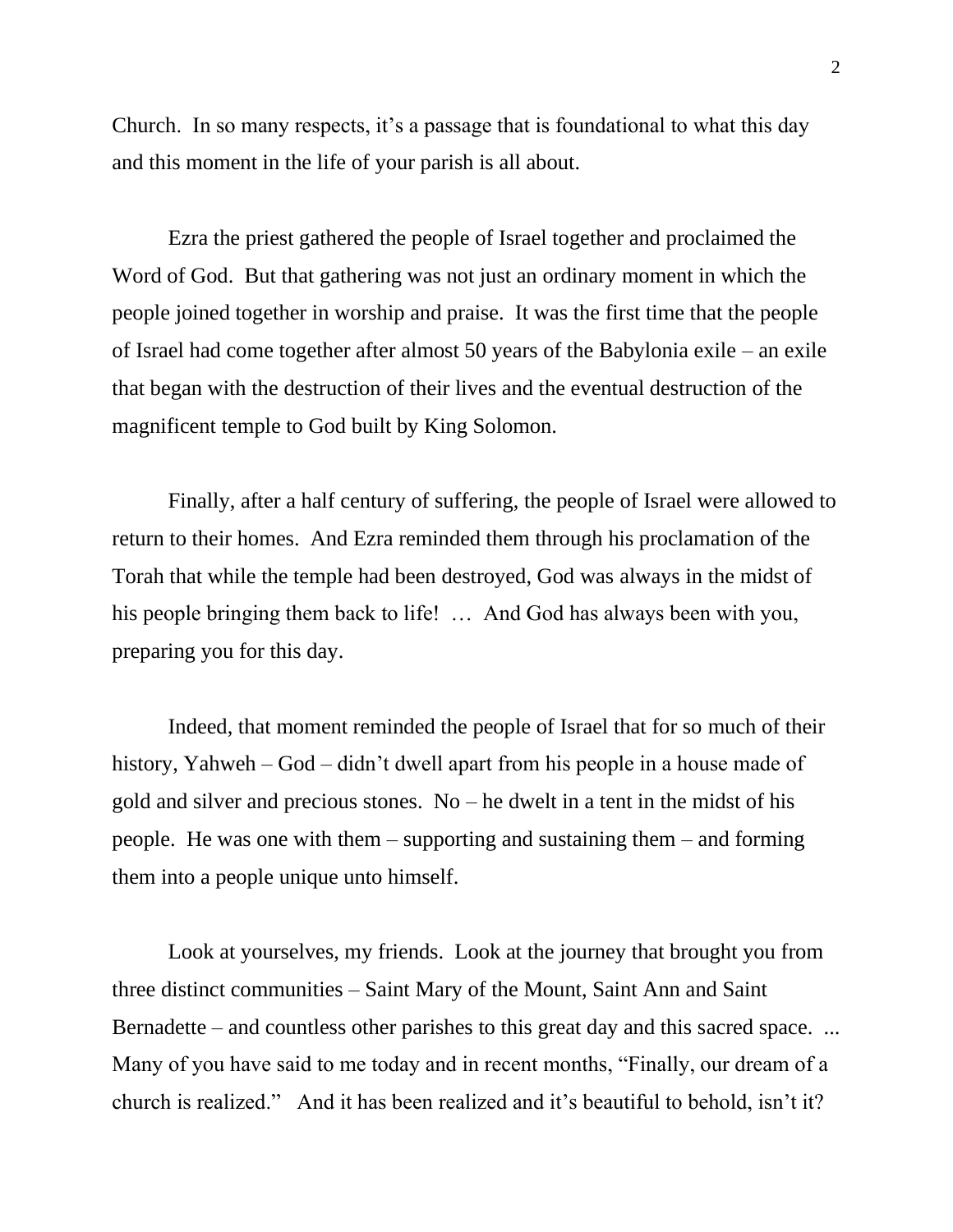... But, my brothers and sisters, this dream has become a reality only because from your earliest days as Most Holy Trinity Parish, you have first been committed to building *CHURCH* – not a building – but the people that God has called you to be!

In today's gospel passage, we hear familiar words of Jesus spoken to one of his closest disciples, "You are Peter, and upon this rock, I will build my church!" The word translated as "church" comes from the Greek *ekklesia* which means "an assembly." Through Peter, Jesus would establish not a building or temple but a people – who would proclaim the good news of his life, death and resurrection*.*

 And that's what you have done in this parish for all of your years together as the People of God. You have celebrated life and called one another to a profound respect for this sublime gift of God. You have shared our faith with young and old. You have fed families and clothed the poor. You have healed bodies and spirits, consoled, buried and converted hearts to the Lord. ... You have served so well the lives of the people God has woven into your own. ... You have *first* done Christ's work – a work that, more than anything else, has created the rock solid foundation upon which this house of God now rests.

Our late Holy Father, Saint John Paul II, stated this reality best with these words that he shared early on in his pontificate. "The parish is not principally a structure, a territory or a building, but rather 'the family of God, a fellowship afire with a unifying spirit,' 'a familial and welcoming home,' the 'community of the faithful,' ... the place where the 'mystery' of the Church is present and at work."

And so, because you have been faithful, we come to this moment of great joy in the life your parish community. In just a few moments, we will celebrate